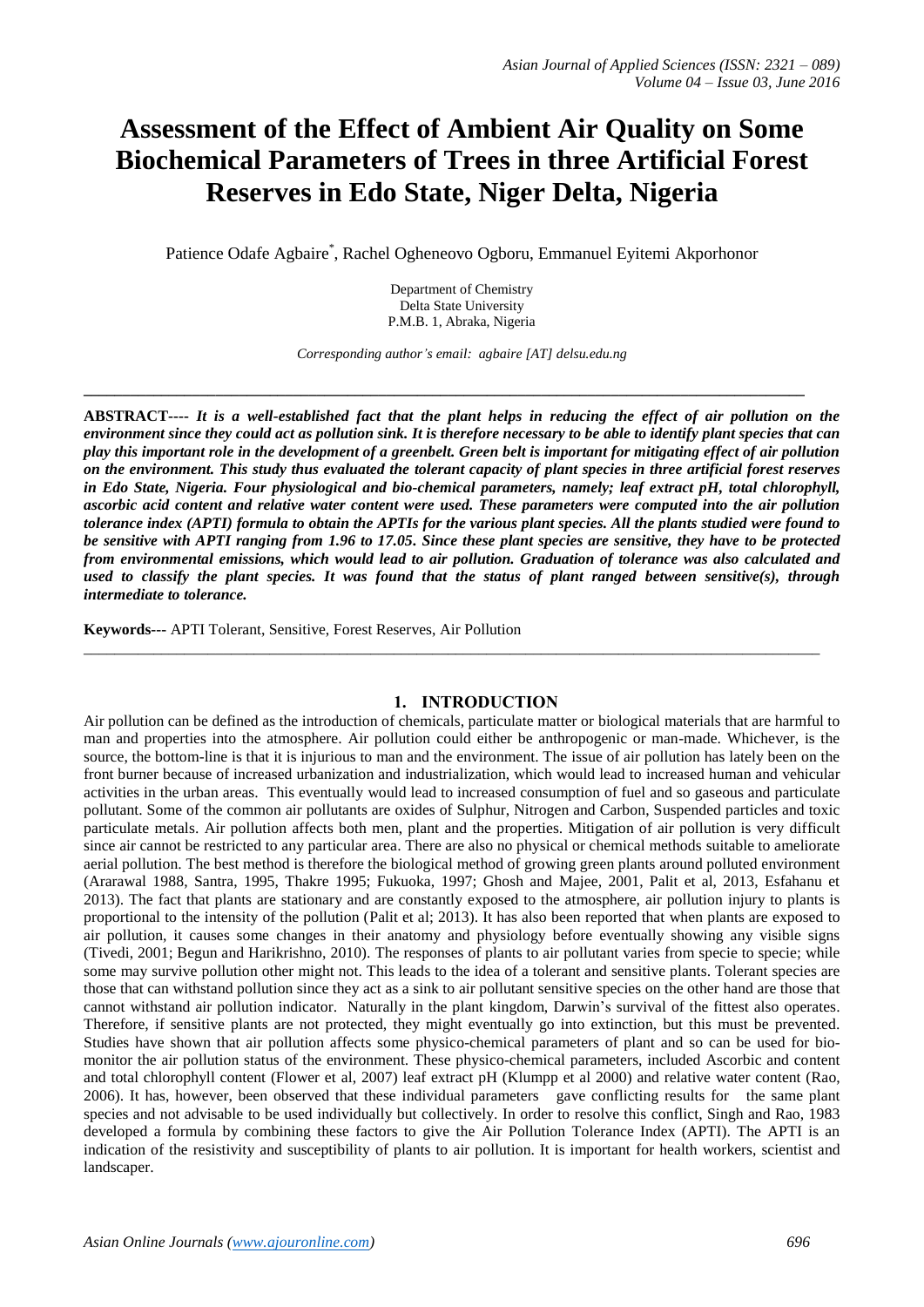## $APTI = [AA(TC + P)RW]/10$

 $APTI = Air$  Pollution Tolerance Index  $AA = Ascorbic Acid Content (mg/g)$  $P = pH$  of leaf extract RW = Relative Water Content (%)

This study was carried out to determine the APTI status of trees in three artificial forest reserves in Edo State, Nigeria in order to determine plant species suitable for green belt development to mitigate air pollution effect on the environment.

#### **2. MATERIALS AND METHODS**

**2.1 Sampling Sites**: Three Forest Reserve sites were selected in Edo State, Nigeria and were used for the study. These are Saponba Forest Reserve. This is a moist tropical forest reserve located in Orhionwon Local Government Area of Edo State, Nigeria. It lies between latitude  $6^0$   $25^{\circ}$   $32^{\circ}$  N and longitude  $05^0$  5'  $28^{\circ}$ E. The second is Uniben Forest Reserve. This is in Egor Local Government Area in Edo State, Nigeria. The site is within latitude  $6^0$  24' 20.9" N and Longitude  $5^0$  28' 32" E. The third is the Ogba Forest Reserve. This is located in Oredo Local Government Area of Edo State, Nigeria. It lies between latitude  $6^019'N$  and longitude  $5^0$  41' E.

Twenty tree species were identified and used for the work.

#### **2.2 Experimental**

Sample extractions and analyses were done according to standard methods as described earlier by Agbaire and Akporhonor 2012. Physico-chemical parameters determined are leaf extract pH, Ascorbic acid content, relative water content and total chlorophyll content.

#### **3. DATA ANALYSIS**

The APTIs of plants were determined by using the formular in section one above (Singh and Rao, 1983). Results were analyzed for Mean and Standard Deviation. One way analysis of variance (ANOVA) was carried to test for significant difference in the APTI in the three sites.

#### **3.1 Classification of result (Randhi and Reddy, 2012)**

| <b>APTI Values</b> | <b>Response</b> |
|--------------------|-----------------|
| < 1                | very sensitive  |
| $1 - 16$           | Sensitive       |
| $17 - 29$          | Intermediate    |
| $30 - 100$         | Tolerant        |

#### **3.2 Graduation of APTI (Liu** *et al.,* **1983)**

- a. Tolerant (T): APTI> Mean APTI +SD
- b. Moderately tolerant (MT): Mean APTI < APTI < Mean APTI +SD
- c. Intermediate (IM): Mean APTI -SD<APTI <Mean APTI
- d. Sensitive (S): APTI <Mean APTI -SD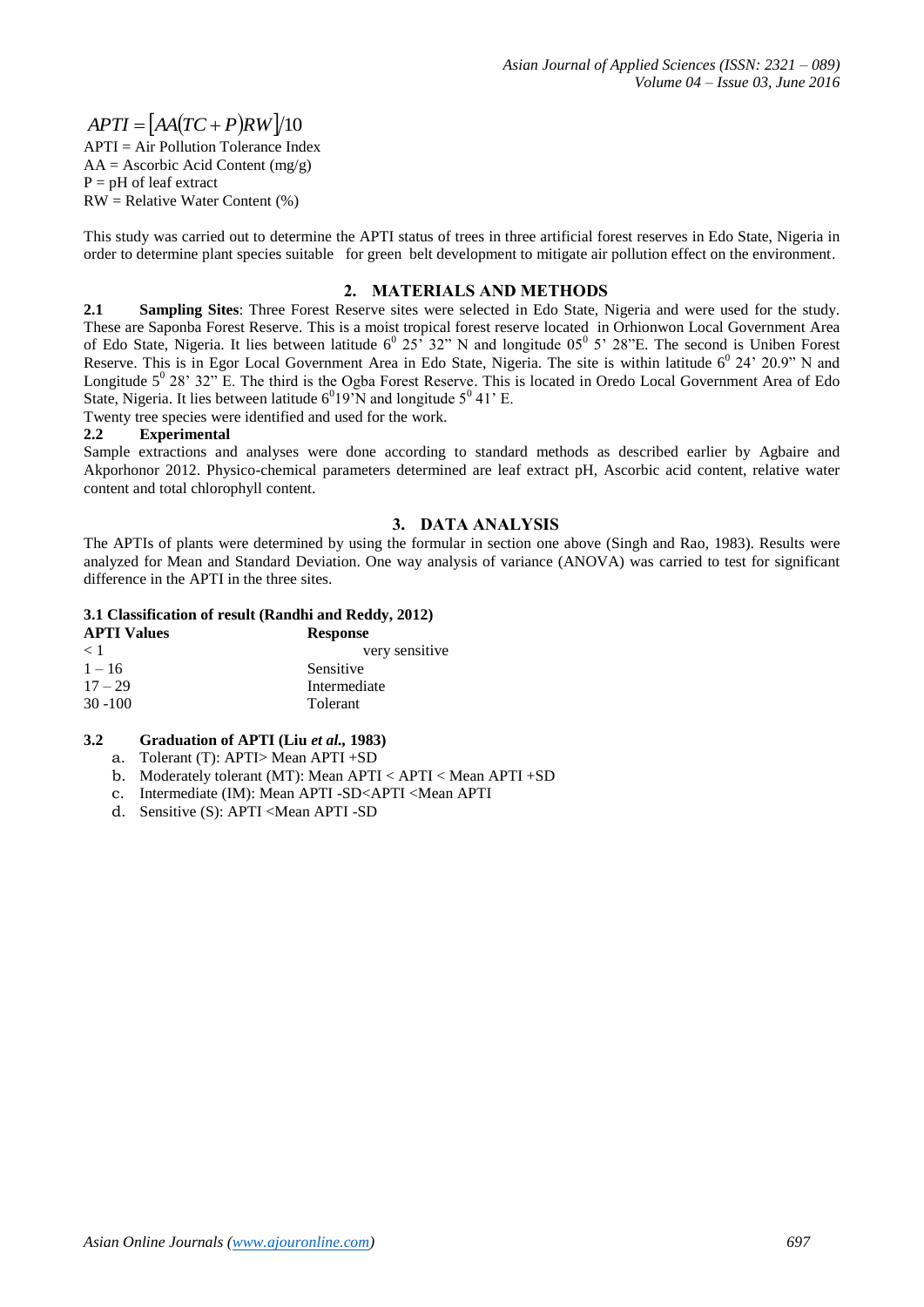### **4. RESULTS AND DISCUSSION**

Results are presented in tables  $1 - 5$ 

|                |                            |                 | <b>TCH</b>         |                 |                   |                 |
|----------------|----------------------------|-----------------|--------------------|-----------------|-------------------|-----------------|
| S/N            | <b>TREE SPECIES</b>        | pH              | (mg/gFW)           | $AA$ (mg/g)     | <b>RWC</b><br>(%) | <b>APTI</b>     |
| 1              | Nauclea diderrichi         | $4.56 \pm 0.72$ | 76.66±18.90        | $0.21 \pm 0.06$ | 23.91±11.12       | $4.64 \pm 0.68$ |
| $\overline{2}$ | Terminalia catapa          | $5.16 \pm 0.59$ | $48.18 \pm 6.75$   | $0.19 \pm 0.02$ | $26.18 \pm 6.14$  | $4.21 \pm 0.59$ |
| $\overline{3}$ | Gmelina aborea             | $6.35 \pm 0.45$ | $31.63 \pm 7.30$   | $0.19 \pm 0.03$ | 19.37±6.14        | $3.07 \pm 0.81$ |
| 4              | Khaya gradifiola           | $6.06 \pm 0.39$ | 38.79±15.75        | $0.18 \pm 0.02$ | $34.37 \pm 19.12$ | $5.68 \pm 1.16$ |
| 5              | Tectona grandis            | $6.20 \pm 0.31$ | $53.31 \pm 10.65$  | $0.16 \pm 0.01$ | $16.43 \pm 2.23$  | $2.88 \pm 0.44$ |
| 6              | Gambaya albidum            | $5.82 \pm 0.51$ | 38.58±7.27         | $0.28 \pm 0.04$ | $25.33 \pm 7.26$  | $4.24 \pm 0.57$ |
| $\overline{7}$ | Cedrala adorata            | $6.44 \pm 0.39$ | 39.72±11.80        | $0.19 \pm 0.03$ | $17.33 \pm 3.61$  | $2.85 \pm 0.24$ |
| 8              | Triplochiton scleroxylon   | $6.50 \pm 0.31$ | $36.56 \pm 6.52$   | $0.16 \pm 0.01$ | $13.11 \pm 10.42$ | $2.12 \pm 0.93$ |
| 9              | Terminalia ivorensis       | $5.02 \pm 0.27$ | 38.29±18.90        | $0.21 \pm 0.07$ | $32.31 \pm 9.52$  | $4.56 \pm 0.94$ |
| 10             | Garcina kola               | $6.12 \pm 0.43$ | 76.66±11.76        | $0.19 \pm 0.03$ | $24.81 \pm 10.21$ | $3.74 \pm 1.01$ |
| 11             | Albizia lebbek             | $6.50 \pm 0.00$ | $40.61 \pm 17.65$  | $0.26 \pm 0.05$ | 25.99±11.83       | $4.35 \pm 0.81$ |
| 12             | Irvinga garbonesis         | $5.64 \pm 0.48$ | $46.1 \pm 8.97$    | $0.34 \pm 0.11$ | $25.22 \pm 6.67$  | $4.25 \pm 0.53$ |
| 13             | Entandrophragma angolensis | $5.90 \pm 0.40$ | $64.95 \pm 9.92$   | $0.29 \pm 0.08$ | $17.91 \pm 10.24$ | $3.89 \pm 1.42$ |
| 14             | Azadirachta indica         | $6.19 \pm 0.39$ | 38.92±10.45        | $0.17 \pm 0.01$ | $22.76 \pm 13.40$ | $3.25 \pm 1.16$ |
| 15             | Hura creptians             | $5.48 \pm 0.47$ | $94.80 \pm 18.03$  | $0.19 \pm 0.01$ | $28.59 \pm 10.76$ | $5.07 \pm 1.31$ |
| 16             | Docryodes edulis           | $4.93 \pm 0.66$ | $69.59 \pm 10.95$  | $0.25 \pm 0.09$ | $27.66 \pm 15.01$ | $4.84 \pm 1.65$ |
| 17             | Psidium guajava            | $5.87 \pm 0.37$ | $34.91 \pm 8.43$   | $0.28 \pm 0.03$ | $24.90 \pm 6.79$  | $3.78 \pm 0.54$ |
| 18             | Citrus cenesis             | $6.02 \pm 0.31$ | $87.36 \pm 7.40$   | $0.20 \pm 0.05$ | $19.58 \pm 2.80$  | $3.88 \pm 0.57$ |
| 19             | Mangifera indica           | $5.94 \pm 0.27$ | $68.54 \pm 20.00$  | $0.23 \pm 0.02$ | 33.44±8.36        | $5.38 \pm 0.75$ |
| 20             | Moringa oleifera           | $6.23 \pm 0.41$ | $36.21 \pm 110.14$ | $0.21 \pm 0.04$ | $27.81 \pm 4.52$  | $6.35 \pm 0.34$ |

#### **TABLE 1: Air Pollution Tolerance Index of Plants in Ogba Forest Reserve**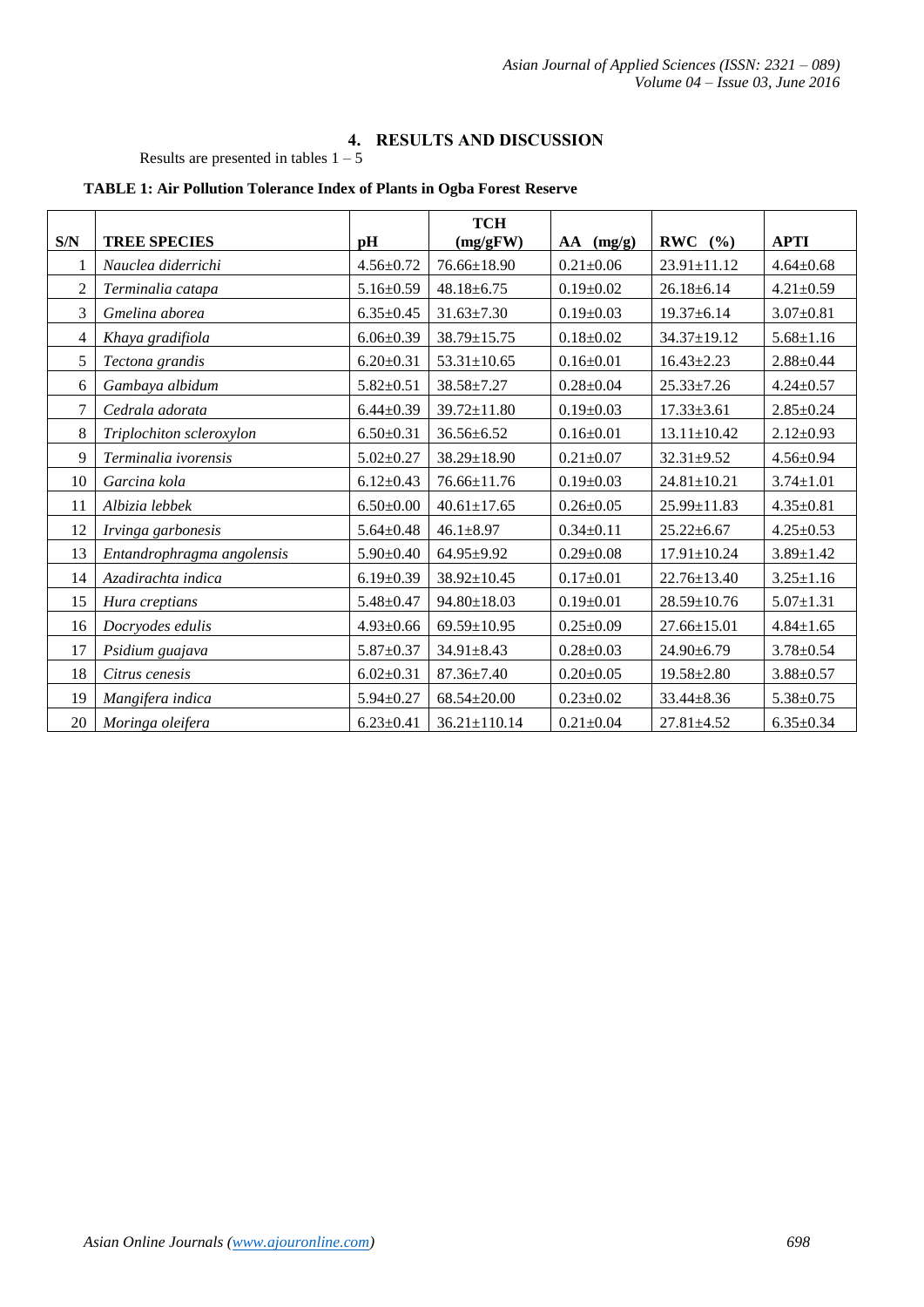| S/N | <b>TREE SPECIES</b>           | pH              | <b>TCH</b><br>(mg/gFW) | AA (mg/g)       | RWC $(%$          | <b>APTI</b>     |
|-----|-------------------------------|-----------------|------------------------|-----------------|-------------------|-----------------|
|     | 1 Nauclea diderrichi          | $4.50 \pm 0.38$ | 23.18±12.36            | $0.15 \pm 0.01$ | $19.07 \pm 25.50$ | $2.76 \pm 2.64$ |
|     | 2 Terminalia catapa           | $4.81 \pm 0.02$ | $30.28 \pm 13.44$      | $0.17 \pm 0.03$ | $32.07 \pm 8.40$  | $4.53 \pm 0.98$ |
|     | 3 Gmelina aborea              | $5.93 \pm 0.46$ | 24.27±16.98            | $0.17 \pm 0.02$ | $25.20 \pm 17.36$ | $3.56 \pm 1.91$ |
|     | 4 Khaya gradifiola            | $5.65 \pm 0.19$ | 35.42±18.07            | $0.18 \pm 0.03$ | 27.38±17.35       | $4.01 \pm 1.67$ |
|     | 5 Tectona grandis             | $5.92 \pm 0.23$ | $69.82 + 28.09$        | $0.15 \pm 0.02$ | $10.56 \pm .723$  | $1.96 \pm 0.90$ |
|     | 6 Gambaya albidum             | $5.56 \pm 0.21$ | $29.53 \pm .9.31$      | $0.16 \pm 0.02$ | 33.32±7.86        | $4.56 \pm 0.72$ |
|     | 7 Cedrala adorata             | $6.19 \pm 0.07$ | $34.21 \pm 32.68$      | $0.16 \pm 0.08$ | $23.75 \pm 7.83$  | $3.42 \pm 0.62$ |
|     | 8 Triplochiton scleroxylon    | $6.11 \pm 0.24$ | 29.59±10.94            | $0.14 \pm 0.01$ | $21.22 \pm .9.90$ | $2.96 \pm 0.85$ |
|     | 9 Terminalia ivorensis        | $4.92 \pm 0.89$ | 51.6±31.91             | $0.23 \pm 0.04$ | $33.58 \pm 16.00$ | $4.26 \pm 2.17$ |
|     | 10 Garcina kola               | $6.04 \pm 0.45$ | 29.67±11.41            | $0.17 \pm 0.01$ | 34.37±21.66       | $4.68 \pm 1.98$ |
|     | 11 Albizia lebbek             | $5.38 \pm 0.97$ | $40.61 \pm 10.84$      | $0.19 \pm 0.06$ | $32.20 \pm 17.16$ | $4.45 \pm 1.53$ |
|     | 12 Irvinga garbonesis         | $4.48 \pm 0.48$ | $32.72 \pm 11.13$      | $0.22 + 0.02$   | $18.05 \pm 8.42$  | $2.59 \pm 0.75$ |
|     | 13 Entandrophragma angolensis | $5.31 \pm 0.38$ | $67.75 \pm 27.96$      | $0.20 \pm 0.02$ | 15.09±9.15        | $3.00 \pm 1.63$ |
|     | 14 Azadirachta indica         | $5.88 \pm 0.30$ | 47.56±23.83            | $0.17 \pm 0.01$ | $26.51 \pm 11.13$ | $3.82 \pm 1.29$ |
|     | 15 Hura creptians             | $5.6 \pm 0.40$  | $46.88 \pm 26.19$      | $0.18 \pm 0.02$ | $26.08 \pm 11.53$ | $3.79 \pm 1.45$ |
|     | 16 Docryodes edulis           | $4.55 \pm 0.08$ | 42.83±25.57            | $0.18 \pm 0.04$ | 38.64±15.12       | $5.19 \pm 1.41$ |
|     | 17 Psidium guajava            | $5.64 \pm 0.11$ | $48.45 \pm 27.17$      | $0.19 \pm 0.04$ | $47.83 \pm 28.00$ | $6.67 \pm 2.00$ |
|     | 18 Citrus cenesis             | $4.49 \pm 0.32$ | 54.21±28.87            | $0.15 \pm 0.01$ | 38.05±10.12       | $5.28 \pm 0.14$ |
|     | 19 Mangifera indica           | $5.05 \pm 0.55$ | 39.76±43.10            | $0.16 \pm 0.04$ | $38.01 \pm 4.22$  | $5.10 \pm 0.57$ |
|     | 20 Moringa oleifera           | $5.72 \pm 0.36$ | 19.45±8.74             | $0.18 \pm 0.01$ | 47.20±25.46       | $5.82 \pm 2.52$ |

**TABLE 2: Air Pollution Tolerance Index of Plants in Uniben Forest Reserve**

#### **TABLE 3: Air Pollution Tolerance Index of Plants in Saponba Forest Reserve**

| S/N | <b>TREE SPECIES</b>           | pH              | <b>TCH</b>        | AA<br>(mg/g)    | RWC $(%$          | <b>APTI</b>       |
|-----|-------------------------------|-----------------|-------------------|-----------------|-------------------|-------------------|
|     |                               |                 | (mg/gFW)          |                 |                   |                   |
|     | 1 Nauclea diderrichi          | $4.68 \pm 0.65$ | 30.69±12.07       | $0.20 \pm 0.05$ | 28.72±13.70       | $4.24 \pm 1.45$   |
|     | 2 Terminalia catapa           | $4.73 \pm 0.67$ | $32.27 \pm 13.62$ | $0.22 \pm 0.07$ | $24.62 \pm 18.11$ | $17.05 \pm 17.43$ |
|     | 3 Gmelina aborea              | $6.18 \pm 0.22$ | $24.60 \pm 7.17$  | $0.19 \pm 0.02$ | $21.63 \pm 16.23$ | $3.08 \pm 1.60$   |
|     | 4 Khaya gradifiola            | $5.00 \pm 0.59$ | $41.50 \pm 16.61$ | $0.18 \pm 0.06$ | 35.37±3.37        | $5.18 \pm 0.21$   |
|     | 5 Tectona grandis             | $6.32 \pm 0.32$ | 42.96±18.15       | $0.20 \pm 0.08$ | $17.16 \pm 5.55$  | $2.71 \pm 0.89$   |
|     | 6 Gambaya albidum             | $5.79 \pm 0.45$ | $35.19 \pm .7.76$ | $0.17 \pm 0.00$ | $25.74 \pm 7.59$  | $4.59 \pm 0.93$   |
|     | 7 Cedrala adorata             | $6.36 \pm 0.34$ | 50.26±11.72       | $0.39 \pm 0.11$ | $18.10 \pm 19.06$ | $2.49 \pm 2.20$   |
|     | 8 Triplochiton scleroxylon    | $6.41 \pm 0.30$ | 27.43±12.22       | $0.16 \pm 0.02$ | $21.22 \pm 12.5$  | $2.89 \pm 1.34$   |
|     | 9 Terminalia ivorensis        | $5.39 \pm 1.06$ | 53.87±53.13       | $0.34 \pm 0.17$ | $18.32{\pm}9.98$  | $3.44 \pm 1.72$   |
|     | 10 Garcina kola               | $5.25 \pm 1.41$ | 46.42±49.99       | $0.19 \pm 0.05$ | $30.62{\pm}9.65$  | $4.72 \pm 1.09$   |
|     | 11 Albizia lebbek             | $6.24 \pm 0.29$ | 59.64±34.09       | $0.21 \pm 0.17$ | $29.45 \pm 1.50$  | $3.87 \pm 0.95$   |
|     | 12 Irvinga garbonesis         | $4.61 \pm 0.50$ | 45.09±16.19       | $0.34 \pm 0.02$ | $21.83 \pm 5.91$  | $4.53 \pm 0.95$   |
|     | 13 Entandrophragma angolensis | $5.29 \pm 0.23$ | 50.7±33.89        | $0.36 \pm 0.05$ | $27.77 \pm 13.35$ | $4.62 \pm 2.59$   |
|     | 14 Azadirachta indica         | $6.01 \pm 0.40$ | 34.48±6.35        | $0.20 \pm 0.04$ | 34.37±13.45       | $4.62 \pm 2.59$   |
|     | 15 Hura creptians             | $5.68 \pm 0.65$ | 44.53±22.90       | $0.21 \pm 0.04$ | 31.54±6.69        | $4.53 \pm 1.13$   |
|     | 16 Docryodes edulis           | $4.33 \pm 0.24$ | $32.67 \pm 11.76$ | $0.19 \pm 0.13$ | 29.38±12.14       | $14.67 \pm 12.25$ |
|     | 17 Psidium guajava            | $5.13 \pm 0.15$ | $26.65 \pm 6.83$  | $0.41 \pm 0.09$ | 33.37±12.32       | $5.23 \pm 1.62$   |
|     | 18 Citrus cenesis             | $5.54 \pm 0.47$ | $33.05 \pm 7.23$  | $0.22 \pm 0.04$ | $28.04 \pm 1.54$  | $3.83 \pm .0.12$  |
|     | 19 Mangifera indica           | $5.10 \pm 0.70$ | $27.43 \pm 9.33$  | $0.22 \pm 0.07$ | 34.63±13.47       | $4.55 \pm 1.06$   |
|     | 20 Moringa oleifera           | $5.89 \pm 0.42$ | $26.83 + 9.78$    | $0.25 \pm 0.14$ | $40.10 \pm 10.17$ | $5.40 \pm 1.62$   |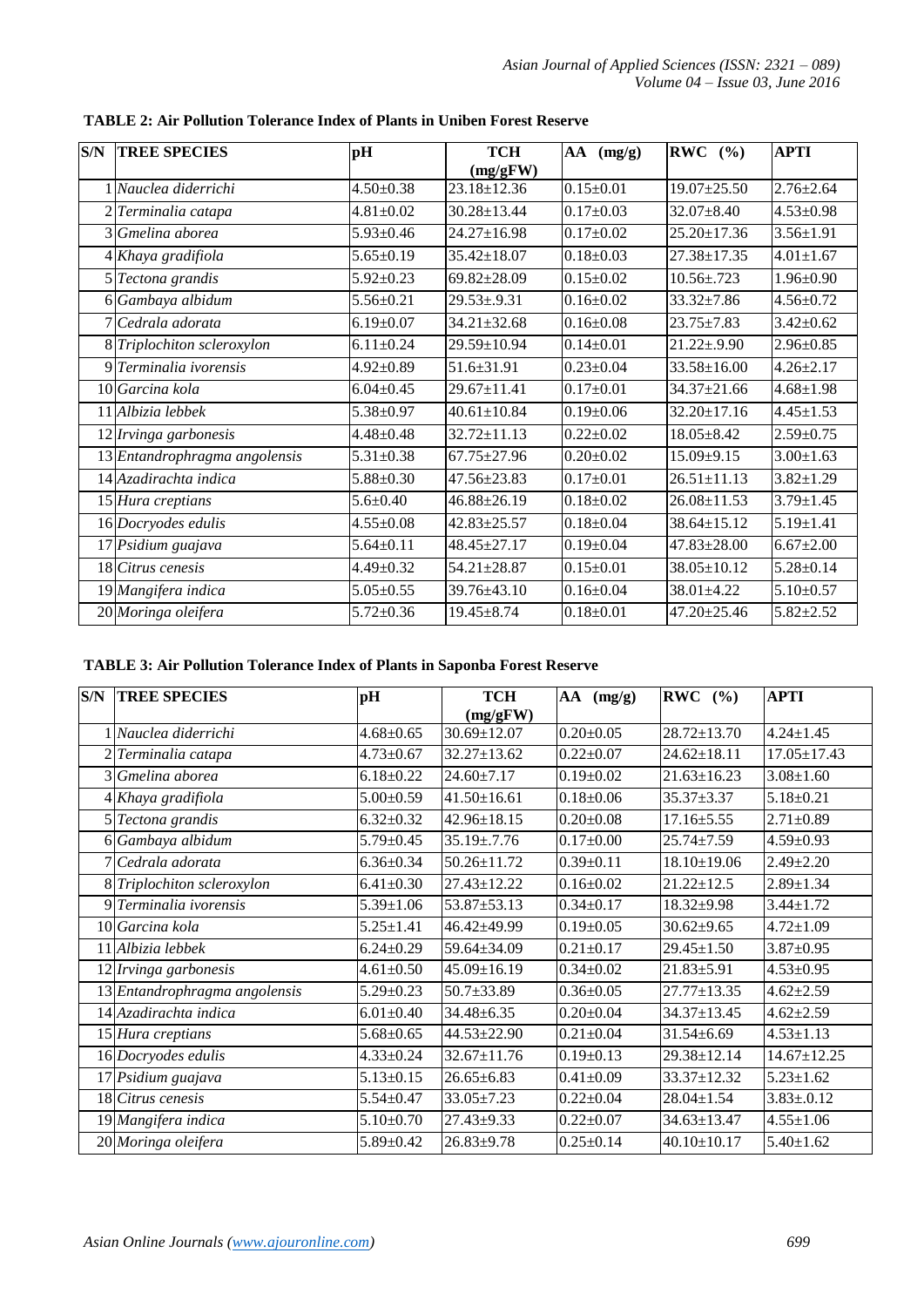| <b>Samples</b> | Ogba               | <b>Uniben</b>   | <b>Saponba</b>    | $Mean \pm SD$     |
|----------------|--------------------|-----------------|-------------------|-------------------|
|                | $1 4.64\pm0.68$    | $2.76 \pm 2.64$ | $4.24 + 1.45$     | $4.24 + 1.45$     |
|                | $2 4.21\pm0.59$    | $4.53 \pm 0.98$ | $17.05 \pm 17.43$ | $17.05 \pm 17.43$ |
|                | $3 3.07\pm0.81$    | $3.56 \pm 1.91$ | $3.08 + 1.60$     | $3.08 \pm 1.60$   |
|                | $4 5.68\pm1.16$    | $4.01 \pm 1.67$ | $5.18 + 0.21$     | $5.18+0.21$       |
|                | 5 2.88±0.44        | $1.96 \pm 0.90$ | $2.71 \pm 0.89$   | $2.71 \pm 0.89$   |
|                | $6 4.24+0.57$      | $4.56 \pm 0.72$ | $4.59 \pm 0.93$   | $4.59 \pm 0.93$   |
|                | $7 2.85\pm0.24$    | $3.42 \pm 0.62$ | $2.49 \pm 2.20$   | $2.49 \pm 2.20$   |
|                | $8 2.12\pm0.93$    | $2.96 \pm 0.85$ | $2.89 \pm 1.34$   | $2.89 \pm 1.34$   |
|                | $9 4.56\pm0.94$    | $4.26 + 2.17$   | $3.44 + 1.72$     | $3.44 + 1.72$     |
|                | $10 3.74\pm1.01$   | $4.68 \pm 1.98$ | $4.72 \pm 1.09$   | $4.72 \pm 1.09$   |
|                | $11 4.35\pm0.81$   | $4.45 \pm 1.53$ | $3.87 \pm 0.95$   | $3.87 \pm 0.95$   |
|                | $12 4.25\pm0.53$   | $2.59 + 0.75$   | $4.53 \pm 0.95$   | $4.53 \pm 0.95$   |
|                | $13 3.89\pm1.42$   | $3.00 \pm 1.63$ | $4.62 + 2.59$     | $4.62 + 2.59$     |
|                | $14 3.25 \pm 1.16$ | $3.82 \pm 1.29$ | $4.62 \pm 2.59$   | $4.62 \pm 2.59$   |
|                | $15 5.07\pm1.31$   | $3.79 \pm 1.45$ | $4.53 \pm 1.13$   | $4.53 \pm 1.13$   |
|                | $16 4.84\pm1.65$   | $5.19 \pm 1.41$ | $14.67 \pm 12.25$ | $14.67 \pm 12.25$ |
|                | 173.78±0.54        | $6.67 \pm 2.00$ | $5.23 \pm 1.62$   | $5.23 \pm 1.62$   |
|                | 183.88±0.57        | $5.28 \pm 0.14$ | $3.83 \pm .0.12$  | $3.83 \pm 0.12$   |
|                | $19 5.38\pm0.75$   | $5.10 \pm 0.57$ | $4.55 \pm 1.06$   | $4.55 \pm 1.06$   |
|                | $20\,6.35\pm0.34$  | $5.82 \pm 2.52$ | $5.40 \pm 1.62$   | $5.40 \pm 1.62$   |

**TABLE 4: The APTIs of the three Artificial Forest Reserves** 

**Table 5: Plant Tolerance Graduation**

| <b>Species</b>  | Ogba                       | <b>Uniben</b>              | Saponba     |
|-----------------|----------------------------|----------------------------|-------------|
| $\mathbf{1}$    | MT                         | S                          | MT          |
| 2.              | IM                         | MT                         | $\mathbf T$ |
| 3.              | $\mathop{\rm IM}\nolimits$ | $\mathbf T$                | ${\bf S}$   |
| 4.              | MT                         | S                          | ${\bf S}$   |
| 5.              | ${\bf S}$                  | IM                         | ${\bf S}$   |
| 6.              | S                          | IM                         | ${\bf S}$   |
| 7.              | $\mathop{\rm IM}\nolimits$ | $\mathbf T$                | ${\bf S}$   |
| 8.              | S                          | IM                         | S           |
| 9.              | MT                         | S                          | S           |
| 10.             | MT                         | $\mathbf{IM}$              | S           |
| 11.             | $\mathop{\rm IM}\nolimits$ | $\mathbf T$                | ${\bf S}$   |
| 12.             | MT                         | S                          | S           |
| 13.             | MT                         | S                          | S           |
| 14              | S                          | IM                         | S           |
| $\overline{15}$ | MT                         | S                          | ${\bf S}$   |
| 16              | S                          | IM                         | $\mathbf T$ |
| $\overline{17}$ | S                          | $\ensuremath{\mathsf{IT}}$ | ${\bf S}$   |
| $\overline{18}$ | S                          | $\ensuremath{\mathsf{IT}}$ | ${\bf S}$   |
| 19              | $\mathbf T$                | MT                         | $\mathbf T$ |
| 20              | $\mathbf T$                | T                          | S           |

 $T=$  Tolerant, IM = Intermediate,  $MT =$  Moderately  $S =$  Sensitive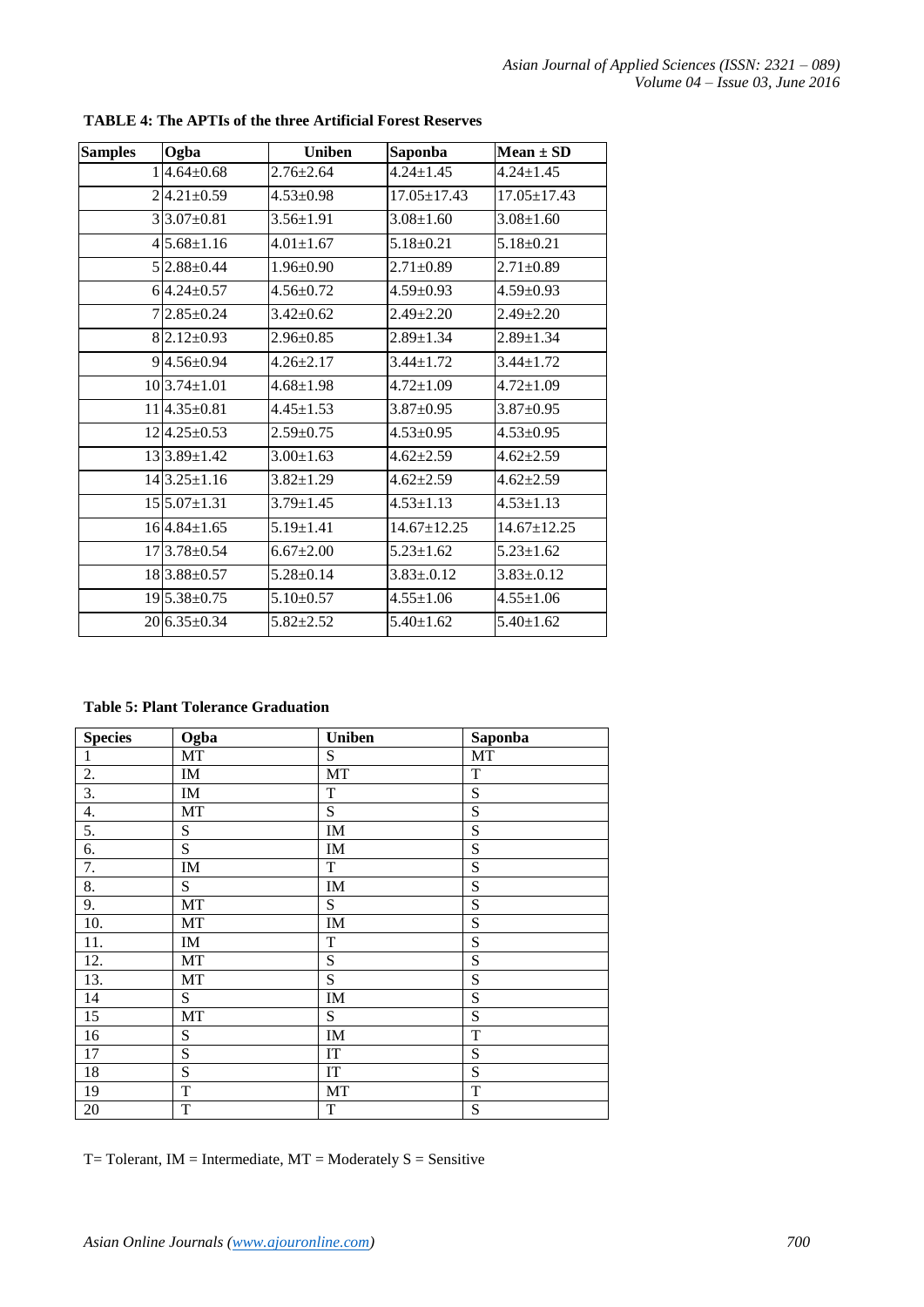#### **5. DISCUSSION**

**5.1 pH:** The pH of any solution indicates the acidity or alkalinity level of the solution. Alkaline solution has pH above 7 while acidic has pH less than 7. Solutions with pH 7 are regarded as neutral. pH measurement is very important, since most chemical reaction is pH dependent. In this study, the pH value of leaf extract of plant species obtained from the Ogba Forest Reserve is between 4.56 – 6.5 with a mean value of 5.85±0.56. For Uniben Forest Reserve, the pH ranged from 4.48 – 6.11 with a mean value of 5.39±0.52. The pH value of leaf extract of Saponba Forest Reserve ranged between 4.33 to 6.41 with a mean of 5.50±0.64. From the above, the pH value of the tree forest reserved indicates acidity. Acidic pH could usually be attributed to acidic air pollutants (Swani *et al*, 2004). It has been reported that pH is highly correlated with plant sensitivity as well as photosynthesis. Low pH value has been reported to be positively correlated with sensitivity as well as reduced photosynthesis in plants (Yan-Ju and Hui, 2008; Thakar and Hishra, 2010). On the basis of pH, these plants could be regarded as sensitive. This is however not conclusive since we cannot use only this factor for classification.

**5.2 Total chlorophylls:** The total chlorophyll content of a plant is an indication of its photosynthetic activity. It also signifies growth and development of the biomass. High chlorophyll content is therefore an indication of high photosynthetic activity growth and development. Katiyar and Dubey (2001) reported that chlorophyll content varies from species to species and that it is equally depended on the age of the leaf, biotic and abiotic condition of the environment as well as the pollution level of the pollution. In this work, the chlorophyll content ranged from 31.63 to 94.80 mg/g with a mean of 51.01±19.02 mg/g in Ogba Forest, 19.45 to 69.82 mg/g with a mean of 39.86±13.88 mg/g in Uniben Reserve and 24.60-59.64 mg/g a mean of  $38.31\pm10.38$  mg/g. Of the three forest reserves, the Saponba forest has the least total chlorophyll, which could imply that this reserve is exposed to higher ambient air pollution load. Pollution leads to photosynthetic pigment degradation and so reduced total chlorophyll (Ninave *et al*, 2000).

**5.3 Ascorbic Acid (Vitamin C) Content**: Ascorbic acid is anti-oxidant which is found in large amount in growing plant parts. It influences resistance to adverse environmental condition (Keller and Schwager, 1977; Lin et al, 2000). It has also been reported to be important in cell division, defense and cell wall synthesis (Randhi and Reddy, 2012). It is a natural detoxicant which is reported to prevent the effects of air pollution in the plant tissues (Mohammed, Rashni and Pramod, 2011). The ascorbic acid content of leaf extracts from plant species from Ogba Forest Reserve ranged from 0.16 to  $0.34$ mg/g with a mean of  $0.22 \pm 0.05$ mg. For Uniben, the range is from  $0.14$  to  $0.23$ mg/g with a mean value of 0.18±0.02mg/g. The result of the ascorbic acid content of leaves from Saponba Forest Reserve showed ranged from 0.16  $-0.4$ mg/g with a mean value of  $0.24\pm0.07$ mg/g. It is believed that low ascorbic acid content is plants support the sensitive nature of these plants especially in acidic pollutants. (Chaudhary and Rao, 1977, Varsheney and Varshney, 1984; Tripathi and Gautam, 2007). All the plants in the study area had low ascorbic acid content. These trees could therefore be classified as sensitive plants.

**5.4 Relative Water Content:** Water is very important to life; Water is the medium for chemical reactions in living things. A high relative water content in plants helps to maintain its physiological balance under stress (Yan-Ju and Hui, 2008). Jyothi and Janga, 2010 reported that the high relative water content of leaves of plants under stress condition is indicative of plant tolerance to stress/air pollution. In this study, the relative water content of leaves of plant specie from Ogba Forest Reserve ranged from 13.11 to 34.37 % with a mean of  $24.35\pm5.74$  %. For Uniben the value ranged between 10.56 to 47.83% with a mean of 29.44±10.02 %, while that of Saponba Reserve had a range between 17.16 to 40.10 % with a mean value of 27.62±6.45 %. The low relative water content is these sites again is suggestive that these plants are sensitive plant species since sensitive plant species are known to have low relative water content.

**5.5 Air pollution tolerance index (APTI):** This is an index that gives the capability of a plant to combat air pollution. It is computed by combination four biochemical factors; ascorbic acid, total chlorophyll, relative water content and pH. This index is a more reliable method for screening plants with respect to their susceptibility to air pollution and stress plants with high APTIs are known of tolerant species because they are able to withstand air pollution and thrives in an air polluted environment. They act as a sink to pollutant and so could be used to mitigate air pollution. Those with lower APTIs cannot withstand pollution and these are known as less tolerant and more sensitive plant species. These are a bioindicator of pollution and must be protected for them continue to exist. The air pollution tolerance index of plants from Ogba Forest Reserve ranged between 2.12 to 6.35 with a mean value of  $4.15\pm1.03$ . For Uniben Forest Reserve it ranged between 1.96 and 6.67 with a mean of 4.12±1.17 while that of the plants from Saponba Forest Reserve ranged from 2.49 to 17.15 with a mean value of  $5.32\pm3.72$ . These plants are all sensitive based on their APTI values of between  $1.96$  – 17.05 according to Randy and Reddy (2012)

**5.6 Plant Tolerance Graduation**: **From Table 5:** It was observed that based on this classification, there was a graduation from sensitive through intermediate moderated tolerant to tolerant. This further established the fact that plants sensitively vary with environmental conditions.

**6. Conclusion**: Air Pollution is both natural and man-made. Be, that as it may, it is a major problem affecting our nation, Nigeria due to increased urbanization and industrialization.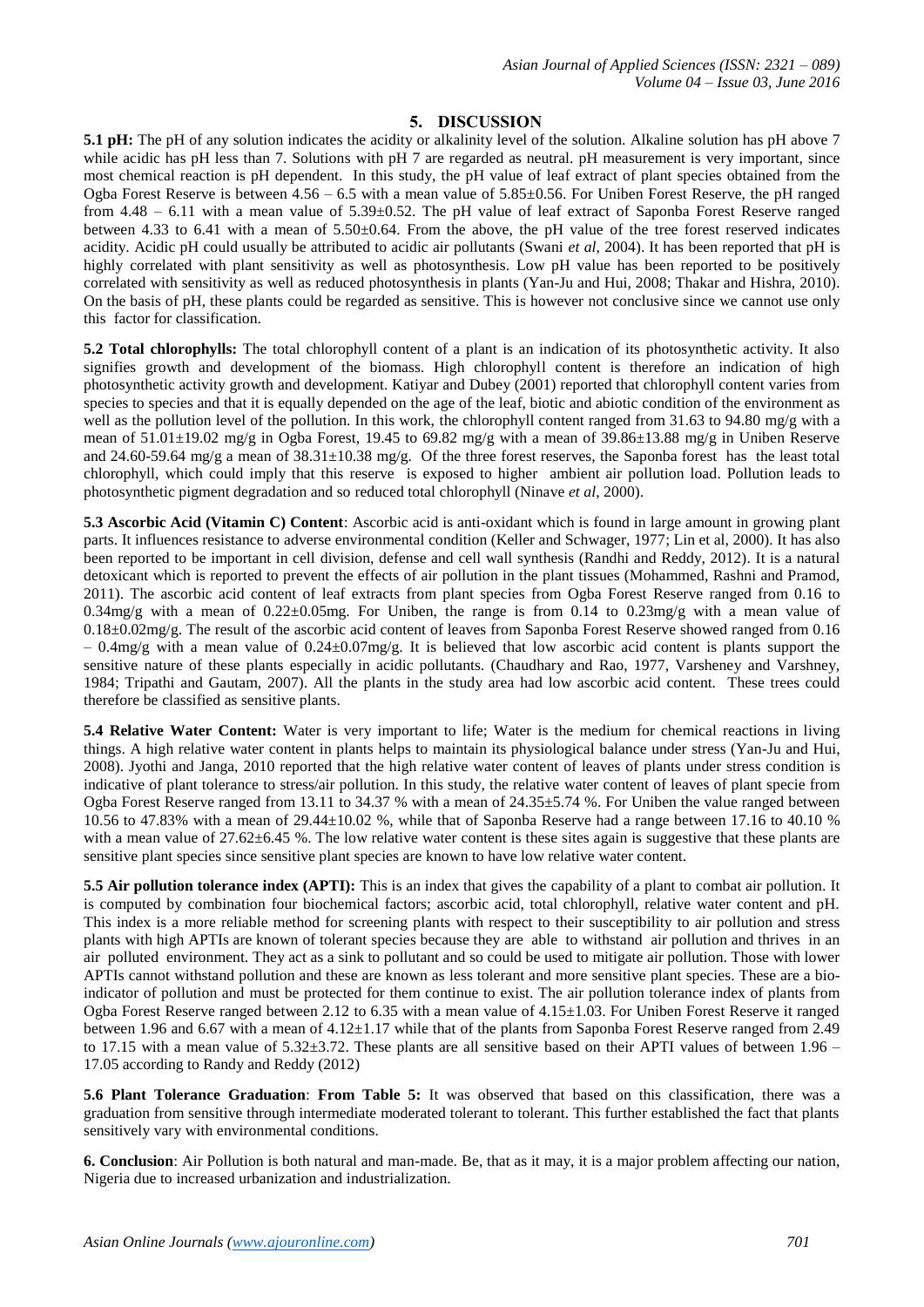Since it is difficult to mitigate the effect of air pollution, physical and chemical, the biological method using APTI becomes very handy. It's appropriate usage would help in developing green belt with the planting of tolerant species around sources of air pollution while the sensitive ones would be protected so that they do not go extinct. From this study, all the plant species investigate were sensitive to air pollution. They therefore need to be protected.

#### **6. REFERENCES**

- Agarawal, A. L. (1988) Air Pollution Control Studies and Impact Assessment of Stack and Fugitive Emission from CCI Akaltan Cement Factory. Project Report
- Santra, S. C. (1995) Greenbelt for Pollution Abatements. In: Advances in Environmental Science and Technology (Trivedy RK, Ed) 1:283-295 (Ashish Publishing House, New Delhi, India
- Thakre, R. (1995). Green belt for Pollution Abatement. In: Encyclopedia of Environmental Pollution and Control 1:337-349
- Fukuoaka, Y (1997). Bio Biometeorological Studies on Urban Climate. International Journal Biometeorological 40(1):54-57
- Ghose, M. K. and Majee, S. R. (2001). Air Pollution Caused by Opencast Mining and its Abatement Measures in India J. Environ Management 63 (2) 193-202
- Palit, D. KAR, D. Misra, P. and Banerjee (20013). Assessment of Air Quality Using Several Bio Monitor of Selected Sites of Duragapu, Burdwan District by Air Pollution Tolerance Index Approach. Indiana J Sci Res 4  $(1)$  149 – 152.
- Esfabani, A. A. Amin, H. Samadi N. Kav. S. Hoodaji M. Shivani, M. and Porsakhi (2013. Assessment of Air Pollution Tolerance Index of Higer Plants Suitable for Green Bels Development in East of Estahan City Iran. J Ornamental and Hortic. Plants 3(2)87 – 94
- Trivedi, R. (2001) Greenbelts for Air Pollution Control. Industrial Pollution and Environmental Management, 6(2):121-129
- Begum, A and Harikrishna, S. (2010) Evaluation of Some Tree Species to Absorb Air Pollution in Three Industrial Location of South Bengaluru India. E J. Chem 7 (Si|)
- Flowers, M. D. Fiscus, E. L. and Burkey K. O. (2007) Photosynthesis, Chlorophyll fluoresces and Yield of Snap Bean (Phaselous Valgaris L.) Genotypes Differing in Sensitivity to Ozone. Environ Exptal Bot 61:190-198.
- Klump G, Furlan, C. M. Domingos, M. (2000). Response of Stress Indicators and Growth Parameters of Tibouchina Pulchra Cogn Exposed to Air and Soil Pollution near Industrial Complex of Cubatoa. Brazil. The Sci. Otal Environ 246: 79-91.
- Rao, C. S. (2006) Environmental Pollution Control Engineering. New Age International Publishers. Revised Second Edition
- Singh, S. K. and Rao, D. N. (1993) Evaluation of Plants for Their Tolerance to Air Pollution. Proc Symp on Air Pollution Control held at IIT, DEHSL 210 – 214
- Agbaire, P. O. and Akporhonor, E. E. (2012) Biochemical Parameters of Plants as Indicators of Air Pollution. IRCAB, J. NAT Appl Sci 2()2 40 – 49
- Randhi, U. D. and Reddy, M. A. (2012) Evaluation of Tolerant Plant Species in Urban Environment. A Case Study From Hyderaba India 2(4) 300-304
- Swani, A. Bhatt, D. Joshi, P. C. (2004) Effects of Automobile Pollution on Scie (Shorea Robusta) and Rohini (Malotus Phillipinesnsis) at Asarori, Dehradun, Himalayan J. Environ zool. 18(1) 57-61
- Yan Ju, L. and Hui, D. (2008). Variation on Air Pollution Tolerance Index of Plants near a steel factory. Implications for landscape – plant species selection forindustrial area. WSEAS TRANSACTION ON ENVIRONMENT AND DEVELOPMENT 1 (4) 24 – 30
- Thakar, B. K. and Mishra, P. C. (2010). Dust Collection Potential and Air Pollution Tolerance Index of Tree Vegetation Around Vedanta Aluminum Limited. Jharsuguda. Int Q J. Life Sci 3 603:612
- Kaityar V. and Dubey, P. S. (2001) Sulphur Dioxide Sensitively on two Stages of Leaf Development in a few Tropical Tree species In J. Environ Toxial 11: 78:81
- Ninave, S. Y, Chauadhari, P. r. Gajghate, D. J. Tarar, J. L. (2001) Foliar biochemical Features of plants as indication of air pollution. Bull Environ Contain. Toxixal 67:133 -140
- Keller T. Schwager, h. (1977). Air Pollution and Ascorbic Acid. Eur J. Forestry Pathol 7:338 350
- Lima, j. S. Fernades, E. B. Fawcett, W. N. (2000) Mangifera indica and Phaseolus vulgaris in the bioindicator of air pollution in Bahia, Brazil. Ecoloxial Environ Saftefy 46(3):275 – 278.
- Mohammed, K. Rashmi K. and Pramon W. R. (2011) Studies on air Pollution Tolerance of Selected Plants in Allahabad City, India E3 j. Environ Res. Mangg. 2(3) 42 – 46
- Chaudhary, C. S. and Rao, D. N. (1977) Study in some Factors in Plants Controlling Their Susceptibility to  $SO_2$ Pollution Proc Indian Nat. Sci Acad 43:236 – 241